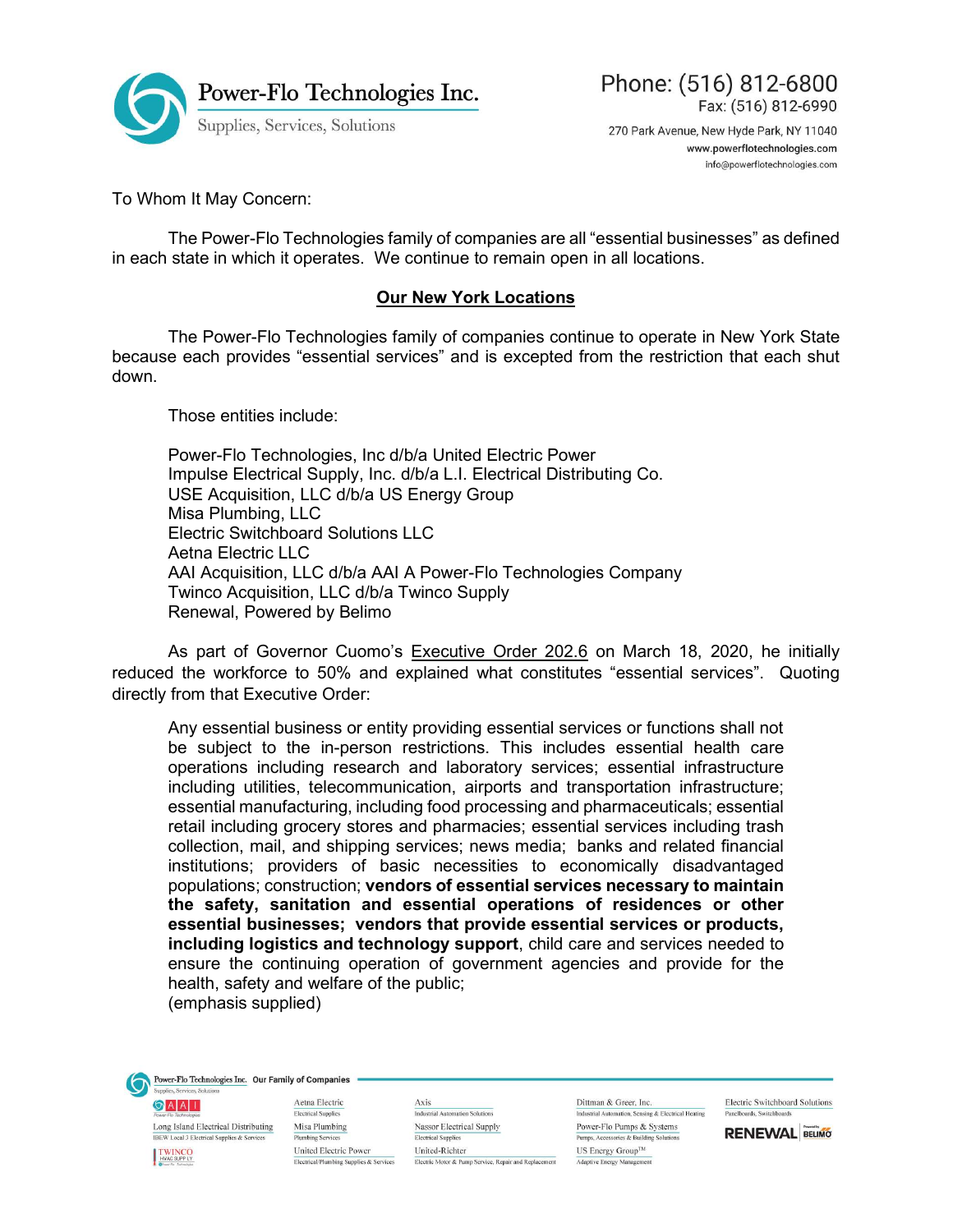![](_page_1_Picture_0.jpeg)

![](_page_1_Picture_1.jpeg)

270 Park Avenue, New Hyde Park, NY 11040 www.powerflotechnologies.com info@powerflotechnologies.com

 Governor Cuomo issued a subsequent Executive Order 202.8 on March 20, 2020 that reduced the non-essential workforce in its entirety, effectively closing businesses that he deemed non-essential. In his modification, the Governor stated

The provisions of Executive Order 202.6 are hereby modified to read as follows: Effective on March 22 at 8 p.m.: All businesses and not-for-profit entities in the state shall utilize, to the maximum extent possible, any telecommuting or work from home procedures that they can safely utilize. Each employer shall reduce the inperson workforce at any work locations by 100% no later than March 22 at 8 p.m. Any essential business or entity providing essential services or functions shall not be subject to the in-person restrictions. An entity providing essential services or functions whether to an essential business or a nonessential business shall not be subjected to the in-person work restriction, but may operate at the level necessary to provide such service or function. Any business violating the above order shall be subject to enforcement as if this were a violation of an order pursuant to section 12 of the Public Health Law. (emphasis supplied).

Each of the Power-Flo Companies located in New York supply hospitals, food manufacturers and distributors, utilities, and supports the construction industry – each of which are "essential services". The Executive Orders provide that vendors to those businesses and entities that are "essential services" are, themselves, an "essential service."

## Our New Jersey Locations

With respect to our New Jersey businesses – Axis NJ LLC d/b/a Axis Control Group and Nassor Acquisition, LLC d/b/a Nassor Electrical Supply, there are currently no restrictions either on a state or county level that require a shutdown. The Companies anticipate that if such an order is issued by Governor Murphy, he will also provide an exception for the essential services provided by those companies.

## Our Connecticut Location

With respect to Dittman and Greer Incorporated, Governor Lamont has issued Executive Order No. 7H, which provides for a shutdown commencing at 8:00 pm on March 23, 2020. However, like New York, the Governor excepted essential services in "16 Critical Infrastructure Sectors" that is far broader than New York's list of essential services. Among other critical manufacturers, the company supplies pharmaceutical companies, which is part of the "Critical Infrastructure".

Power-Flo Technologies Inc. Our Family of Companies Supplies, Services, Solut  $A A I$ 

 $\label{eq:long} \begin{tabular}{p{0.8cm}} \hline \textbf{Long Island Electrical Distribution} & \textbf{Miss Planning} \\ \hline \end{tabular}$ **IBEW Local 3 Electrical Supplies & Services** TWINCO

Aetna Electric **Electrical Supplies** Plumbing Services United Electric Power  $\overline{\text{Electrical/Plumbing}\text{ Supplies}\ \&\ \text{Services}}$ 

Axis Industrial Automation Solutions Nassor Electrical Supply **Electrical Supplies** United-Richter Electric Motor & Pump Service, Repair and Replacement

Dittman & Greer, Inc. Industrial Automation, Sensing & Electrical Heating Power-Flo Pumps & Systems Pumps, Accessories & Building Solutions  $\mathrm{US}$  Energy Group<br> $\mathrm{TM}$ Adaptive Energy Manage

**Electric Switchboard Solutions** Panelboards, Switchboard

**RENEWAL BELIMO**